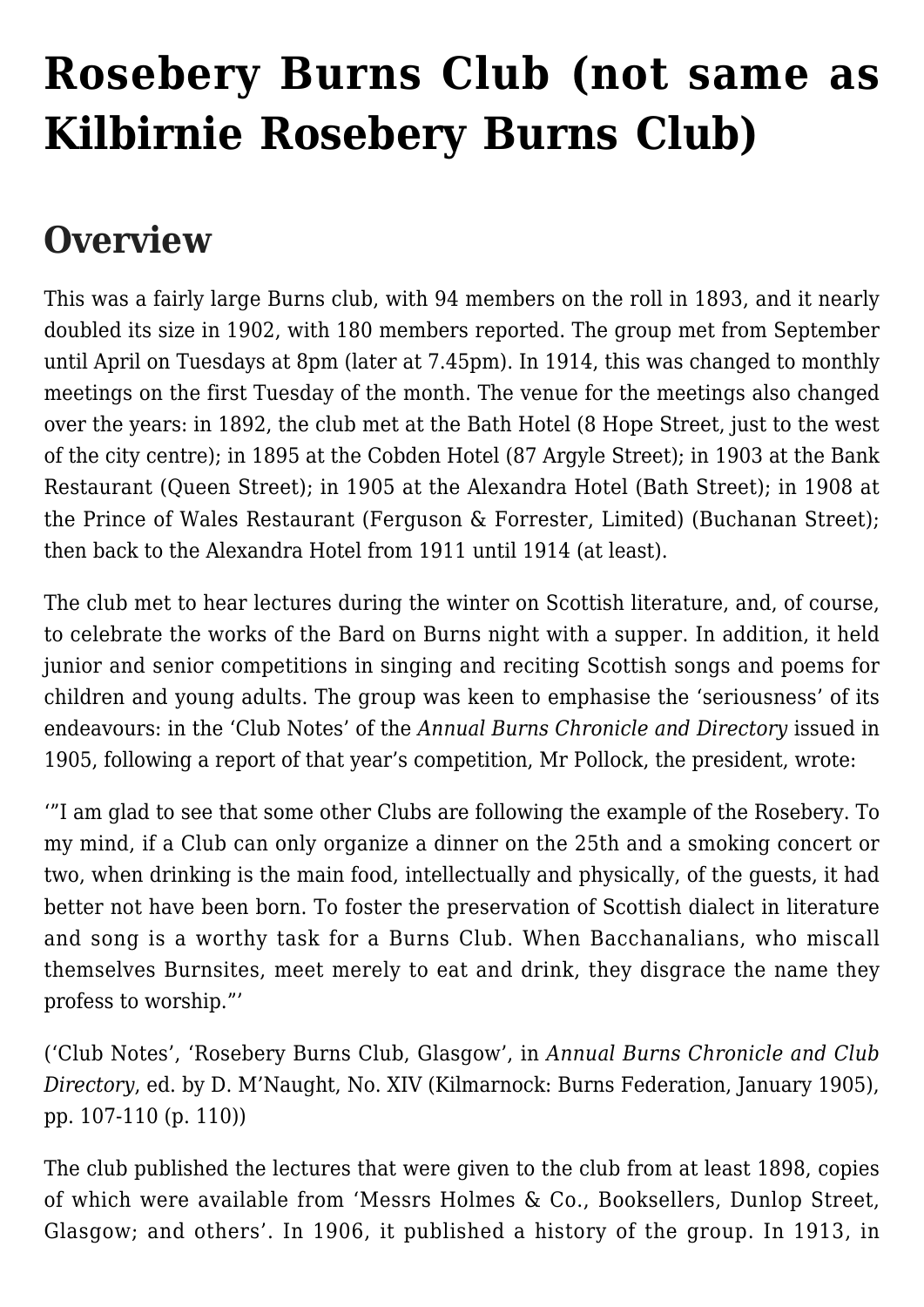association with the Carlton Burns Club, the Rosebery club announced it would be producing six volumes of Burns's poems in braille which were to be sold for £1 for the set.

Around 1902, the group began to host 'inter-visitation[s] of brother Burns Clubs'. During the 1913-14 session, the invited visitors included members of the Albany, Bridgeton, Carlton, Greenock, and Sandyford Clubs (see 'Additional Notes').

In 1913, life membership was £30, which: 'entitle[d] Members to all the advantages of the Club, including the privilege of bringing two friends to the Lectures and Musical Evenings of the Club' ('Club Notes', 'Rosebery Burns Club', in *Annual Burns Chronicle and Club Directory*, ed. by D. M'Naught, No. XXII (Kilmarnock: The Burns Federation, January 1913), p. 145).

## **Date of Existence**

1885-1913? Federated 1887

# **Source of Information**

1. *Anniversary meeting in the Bath Hotel on Wednesday, 25th Jan. 93, at 6.45p. m., Rosebery Burns Club* (MLSC, Mitchell (AL) 557560);

2. Rosebery Burns Club, Minutes, 27 November 1894-1905 (MLSC, 907884);

3. *Opening of session 1897-98* (1898) (MLSC, Mitchell (AL) 13 ROS 154844);

4. *Address given to the Rosebery Burns Club, Glasgow: with special reference to the centenary Burns of W. E. Henley: January 25, 1898* (MLSC, Mitchell (AL) 6 BEG 209616);

5. Begg, F. Faithfull, *Rosebery Burns Club, Glasgow, January 25th, 1898: speech…in proposing the toast of Caledonia and Caledonia's bard* (MLSC, Mitchell (AL) 6 BEG 907881a);

6. *Poems* [Rosebery Burns Club] (1898) (ML, Mitchell (GC) 154844);

7. *Glasgow Contemporaries at the Dawn of the XXth Century* (Glasgow: The Photo-Biographical Publishing Co., [1901]), p. 159 (ML, Mitchell (GC) 920.04 GLA 499009);

8. Muir, Pearson M'Adam, *Robert Burns : his genius and influence: address delivered to the Rosebery Burns Club, 24th January, 1902* (ML, Mitchell (AL) 6 MUI 209662);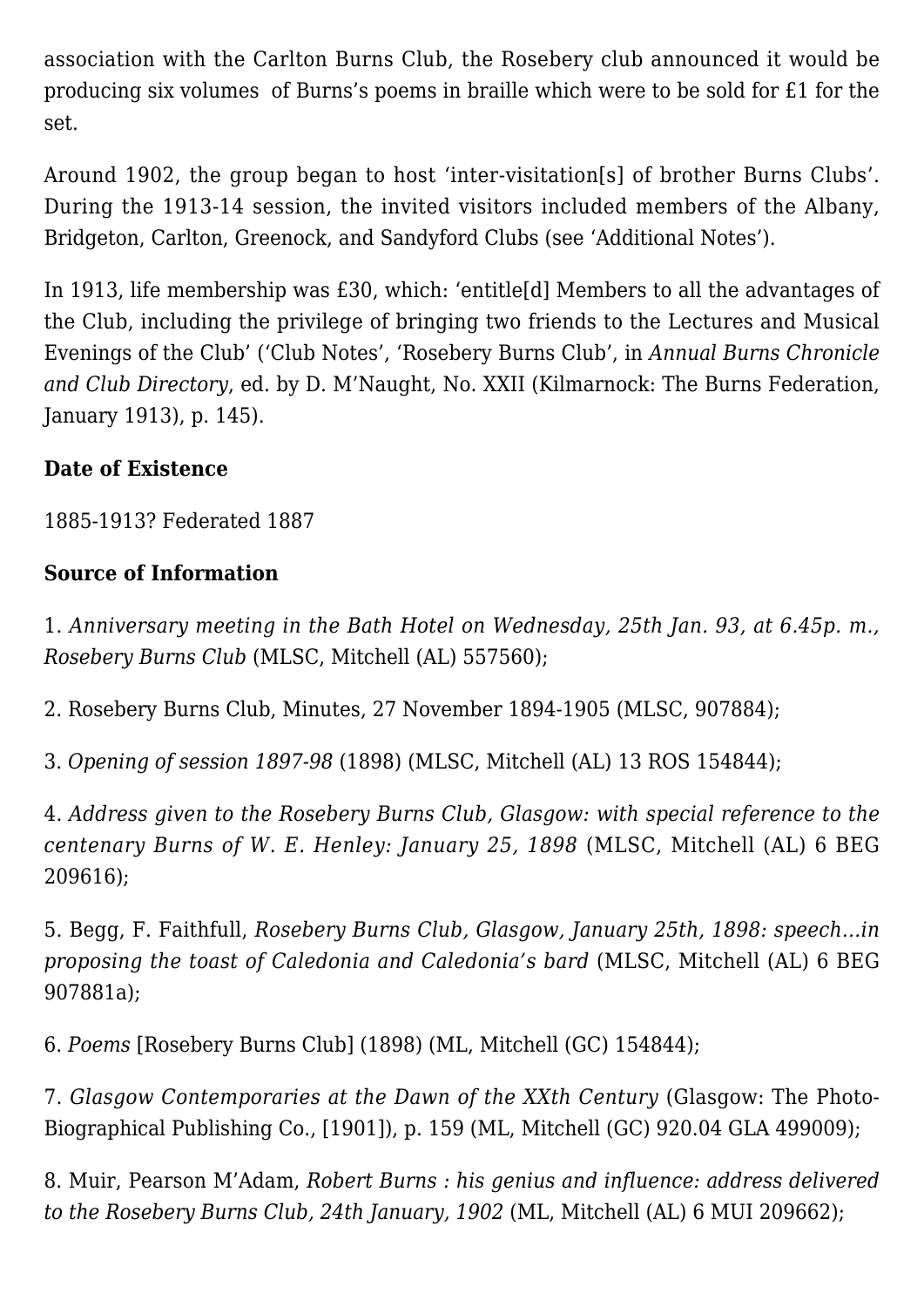9. (Newspaper clipping:) 'Rosebery Burns Club', (annotated:) 'Citizen. 15 March 1905' (MLSC, Young's Scrapbooks, Vol. 1, [p. 32]);

10. Cross, Alexander, *The Immortal Memory: a speech to the members of the Rosebery Burns Club, January 24, 1906* (MLSC, Mitchell (AL) 15 CRO 889859);

11. Angus, James, *The Rosebery Burns Club, Glasgow: a short sketch of its origin and growth* (Glasgow: W.&R. Holmes; Stirling: E. Mackay, 1906) (NLS, General Reading Room, 1958.22);

12. 'Rosebery Burns Club. Gold Medal Competition for Amateurs', 28 March 1907 (MLSC, Glasgow Scrapbooks, No. 23, p. 217);

13. 'Directory of Burns Clubs and Scottish Societies for 1893', in BC, ed. by D. M'Naught, No. II (Kilmarnock: D. Brown & Co., Glasgow and Edinburgh: J. Menzies & Co., January 1893), p. 190;

14. 'Directory of Burns Clubs and Scottish Societies on the Roll of the Burns Federation, 1894', in BC, ed. by D. M'Naught, No. III (Kilmarnock: D. Brown & Co., February 1894), p. 194;

15. 'Directory of Burns Clubs and Scottish Societies on the Roll of the Burns Federation, 1895', in BC, ed. by D. M'Naught, No. IV (Kilmarnock: D. Brown & Co., January 1895), p. 176;

16. 'Directory of Burns Clubs and Scottish Societies on the Roll of the Burns Federation, 1896', in BC,ed. by D. M'Naught, No. V (Kilmarnock: Burns Federation, January 1896), p. 132;

17. 'Directory of Burns Clubs and Scottish Societies on the Roll of the Burns Federation, 1897', in BC, ed. by D. M'Naught, No. VI (Kilmarnock: Burns Federation, January 1897), p. 151;

18. 'Directory of Burns Clubs and Scottish Societies on the Roll of the Burns Federation, 1898′, in BC, ed. by D. M'Naught, No. VII (Kilmarnock: Burn Federation, January 1898), p. 138;

19. 'Directory of Burns Clubs and Scottish Societies on the Roll of the Burns Federation, 1902', in BC, ed. by D. M'Naught, No. XI (Kilmarnock: Burns Federation, January 1902), p. 136;

20. 'Club Notes', and 'Directory of Burns Clubs and Scottish Societies on the Roll of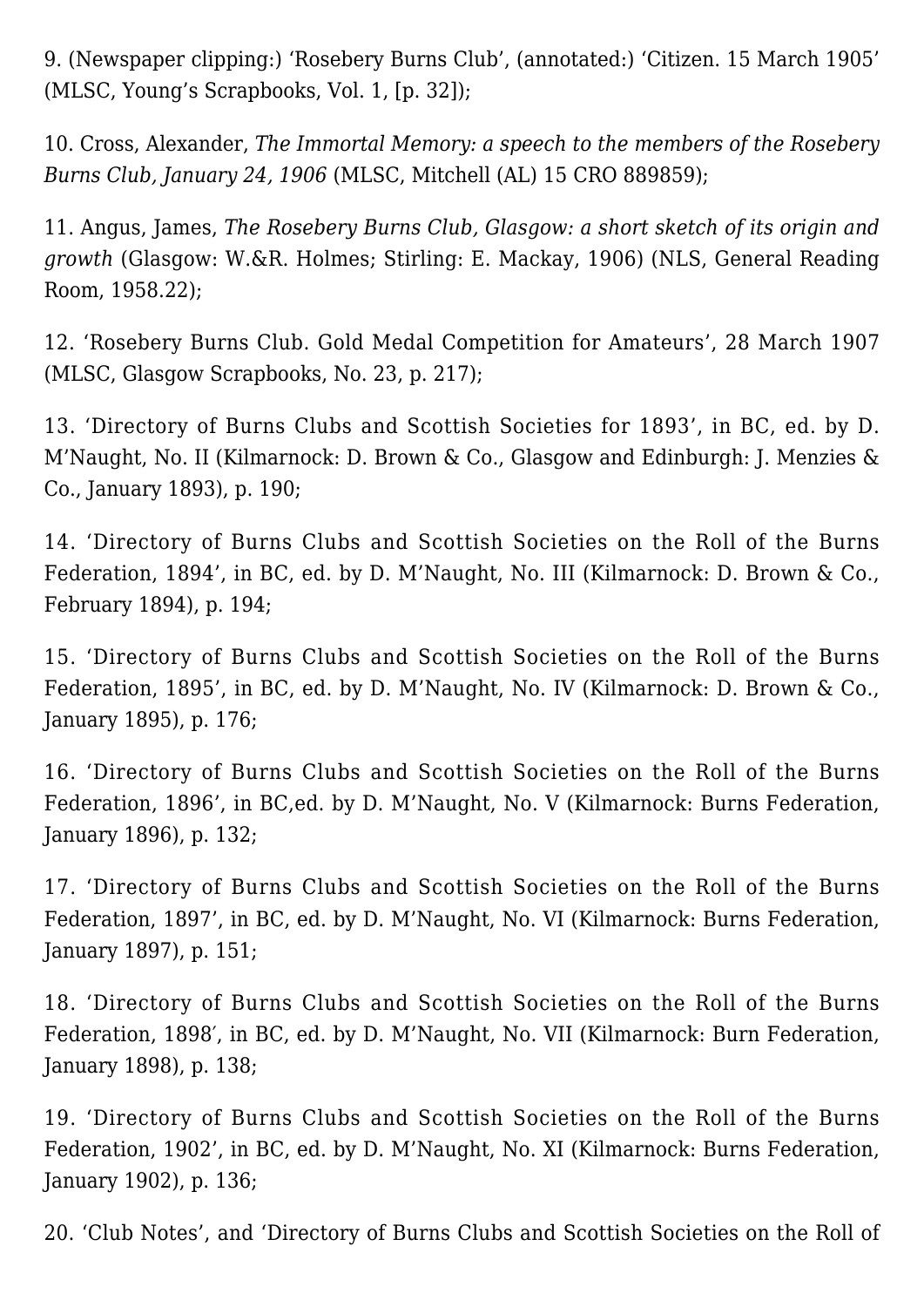the Burns Federation, 1905', in BC, ed. by D. M'Naught, No. XIV (Kilmarnock: Burns Federation, January 1905), pp. 107-110, p. 149;

21. 'Directory of Burns Clubs and Scottish Societies on the Roll of the Burns Federation, 1908′, in BC, ed. by D. M'Naught, No. XIX (Kilmarnock: Burns Federation, January 1908), p. 132;

22. 'Directory of Burns Clubs and Scottish Societies on the Roll of the Burns Federation, 1911', in BC, ed. by D. M'Naught, No. XX (Kilmarnock: Burns Federation, January 1911), p. 161;

23. 'Directory of Burns Clubs and Scottish Societies on the Roll of the Burns Federation, 1912', in BC, ed. by D. M'Naught, No. XXI (Kilmarnock: Burns Federation, January 1912), p. 161;

24.'Club Notes', and 'Directory of Burns Clubs and Scottish Societies on the Roll of the Burns Federation, 1913', in BC, ed. by D. M'Naught, No. XXII (January 1913), p. 145, p. 184

### **Repository**

Mitchell Library (ML)

Mitchell Library Special Collections (MLSC)

National Library of Scotland (NLS)

#### **Reference Number**

(See Source of Information, and below for *Annual Burns Chronicle*)

BNS19BUR (MLSC) (*Annual Burns Chronicle*)

General Reading Room (stored offsite), Y.233, available no. 1-34 25th Jan. 1892-Jan. 1925 (NLS) (*Annual Burns Chronicle*)

#### **Additional Notes**

This Burns club sent visitors to and held joint meetings with the following: [Glasgow](http://www.glasgowsliterarybonds.org/societies/glasgow-carlton-burns-club/) [Carlton Burns Club](http://www.glasgowsliterarybonds.org/societies/glasgow-carlton-burns-club/), [Albany Burns Club](http://www.glasgowsliterarybonds.org/societies/albany-burns-club-aka-glasgow-albany-burns-club/), [Bridgeton Burns Club,](http://www.glasgowsliterarybonds.org/societies/bridgeton-burns-club/) and [Sandyford Burns](http://www.glasgowsliterarybonds.org/societies/sandyford-burns-club/) [Clubs](http://www.glasgowsliterarybonds.org/societies/sandyford-burns-club/).

'**BC**' refers to the *Annual Burns Chronicle and Club Directory*, which was published